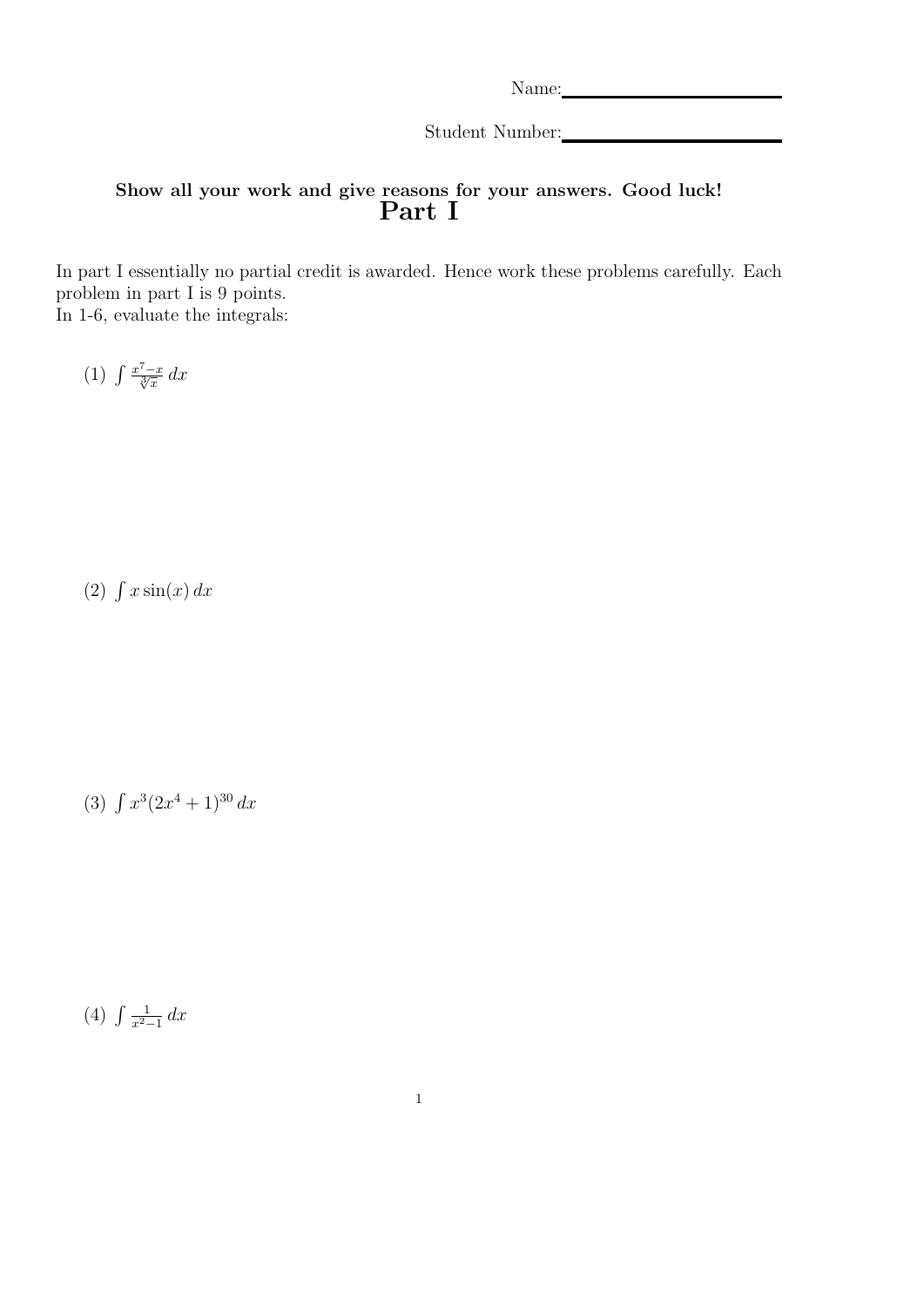(5)  $\int_0^1 \arctan(x) dx$ 

(6)  $\int \sin^3(x) \cos^7(x) dx$ 

(7) Use a Riemann sum with  $n = 3$  terms and the mid-point rule to estimate the value of  $\int_3^4 \sin(x^3) dx$ . (You do not need to evaluate the sine of a number and can leave your answer as a sum.)

(8) Given  $F(x) = \int_1^{x^2}$ 1 √  $\overline{1+t^2} dt$ , find  $F'(x)$ .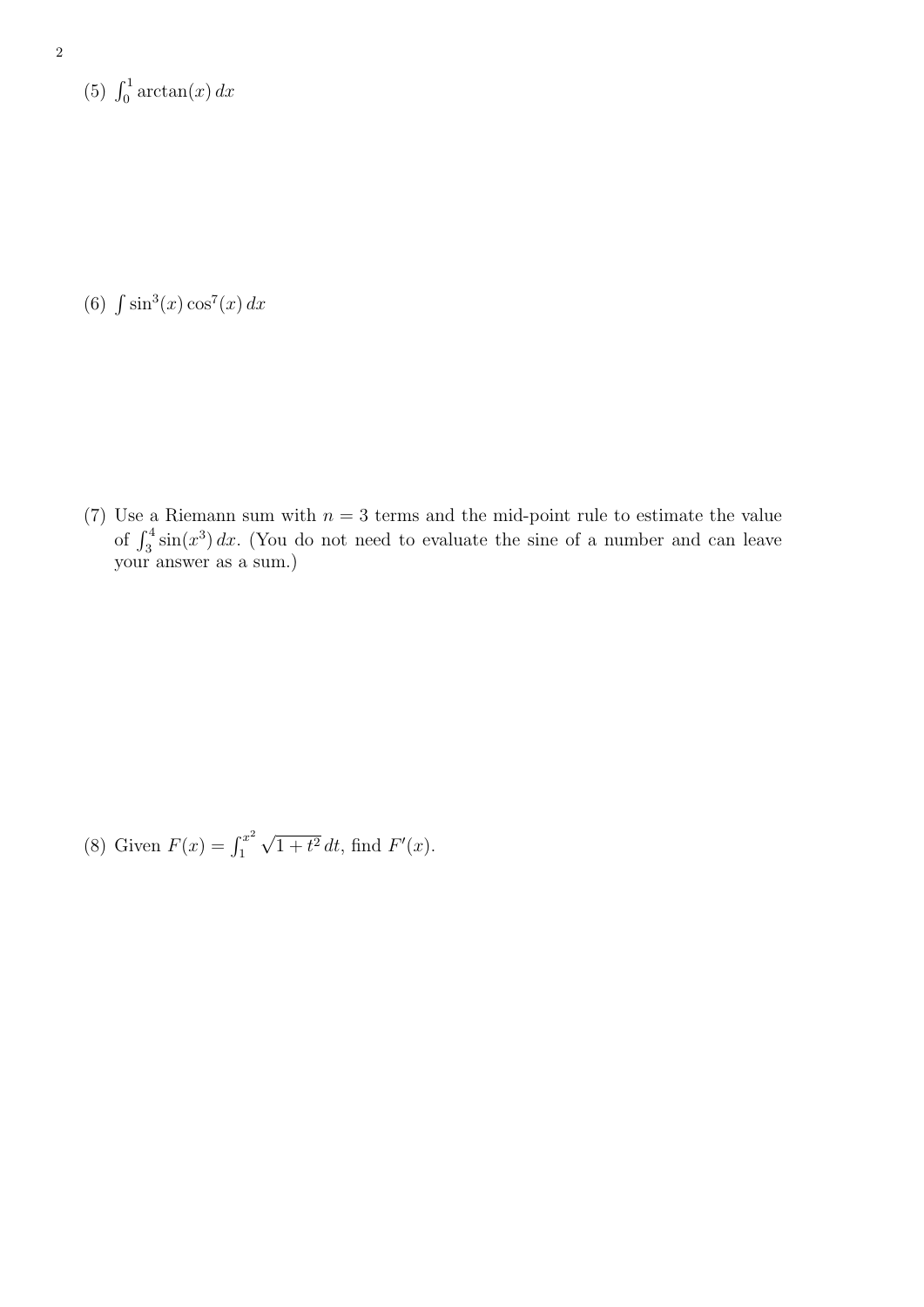In part II you can receive partial credit. Each problem in Part II counts for 14 points.

Evaluate the following integrals:

 $(9)$   $\int \frac{1}{x^3-2x}$  $\frac{1}{x^3-2x^2+x} dx$ 

 $(10)$   $\int \cos^4(x) dx$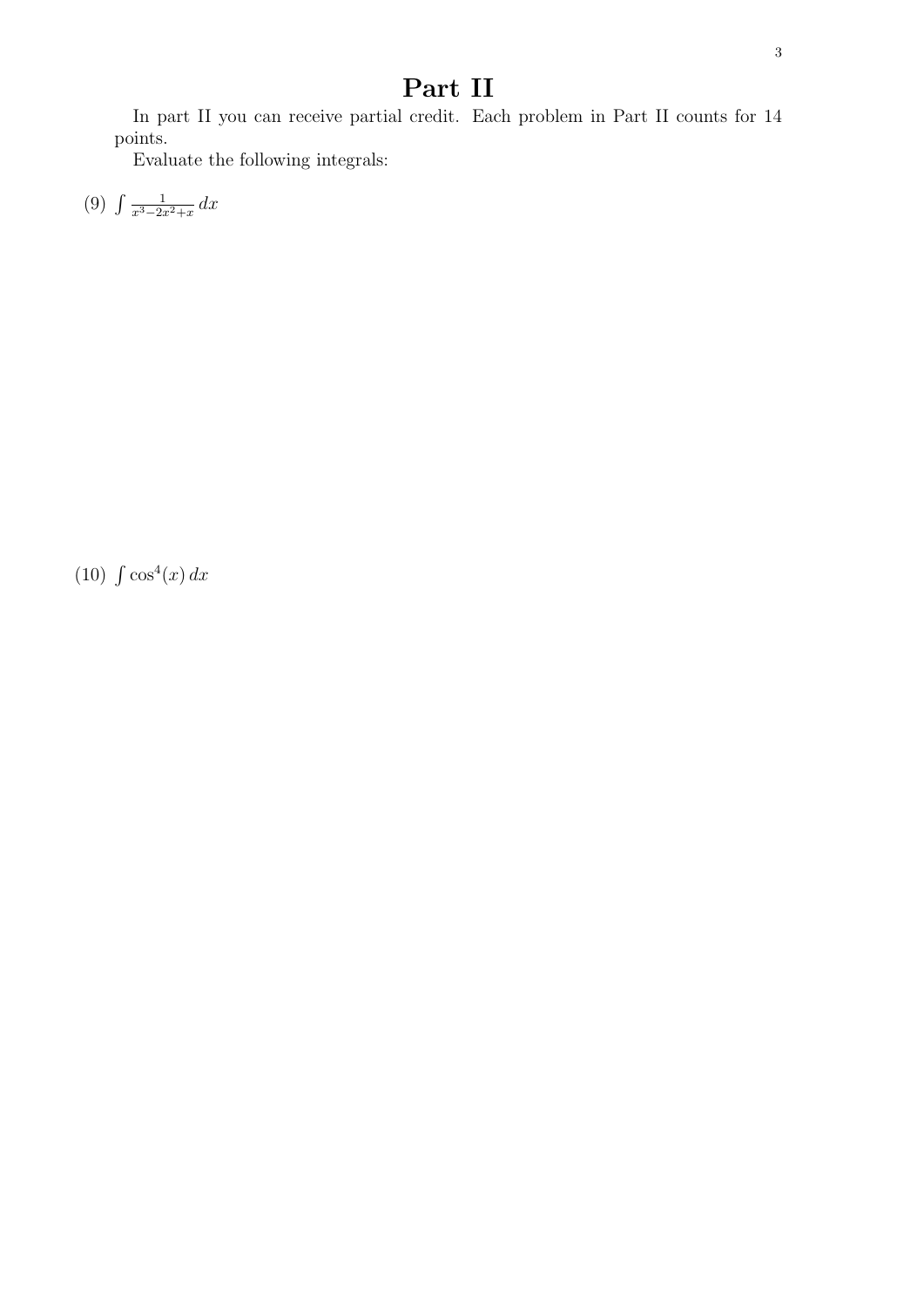#### 4

# Bonus problem

 $(11)$   $\int \frac{x}{\sqrt{x}(x+1)} dx$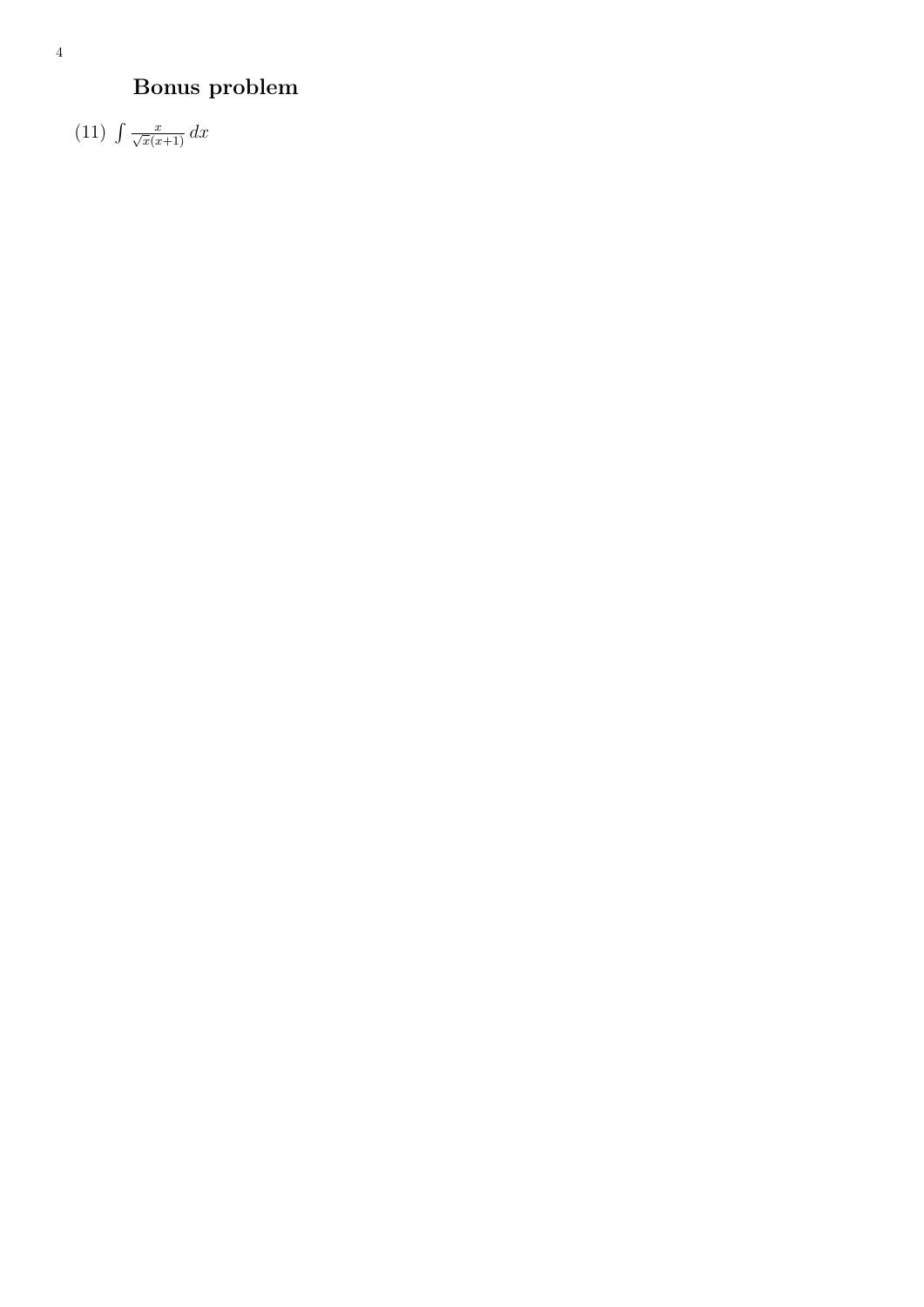Student Number:

### Show all your work and give reasons for your answers. Good luck! Part I

In part I essentially no partial credit is awarded. Hence work these problems carefully. Each problem in part I is 9 points.

(1)  $\int \sqrt[3]{x(x^5+1)} dx$ 

 $(2)$   $\int xe^x dx$ 

(3)  $\int \frac{x^4}{(3x^5+6)^{30}} dx$ 

(4)  $\int \frac{1}{(x+1)(x-2)} dx$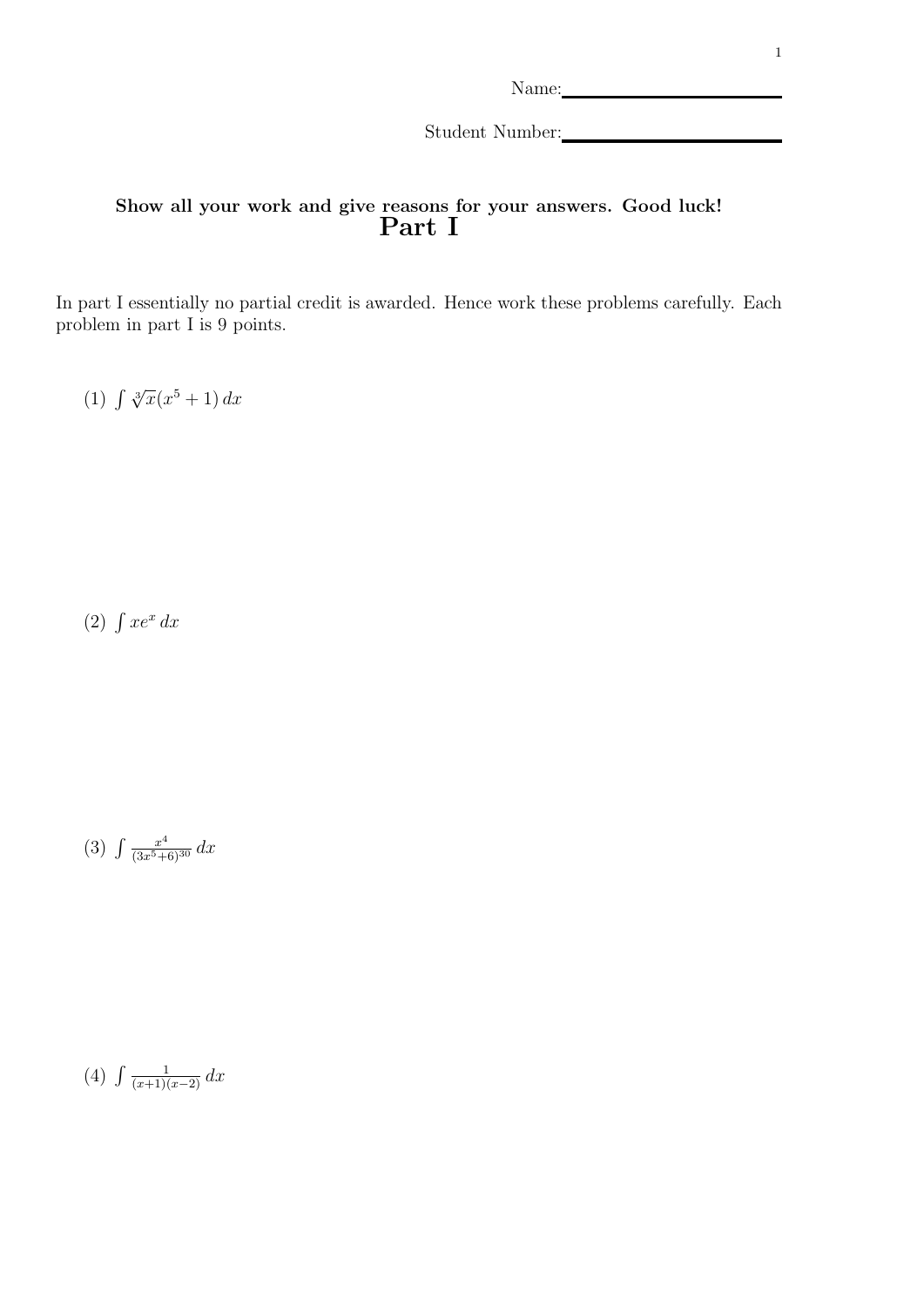(5)  $\int_0^{1/2} \arcsin(x) dx$ 

(6)  $\int \sin^7(x) \cos^3(x) dx$ 

(7) Use a Riemann sum with  $n = 3$  terms and the mid-point rule to estimate the value of  $\int_5^6 \tan(x^4) dx$ . (You do not need to evaluate the tangent of a number and you can leave your answer as a sum.)

(8) Given  $F(x) = \int_2^{x^4}$  $\int_2^{x^4} \sin(1+t^2) dt$ , find  $F'(x)$ .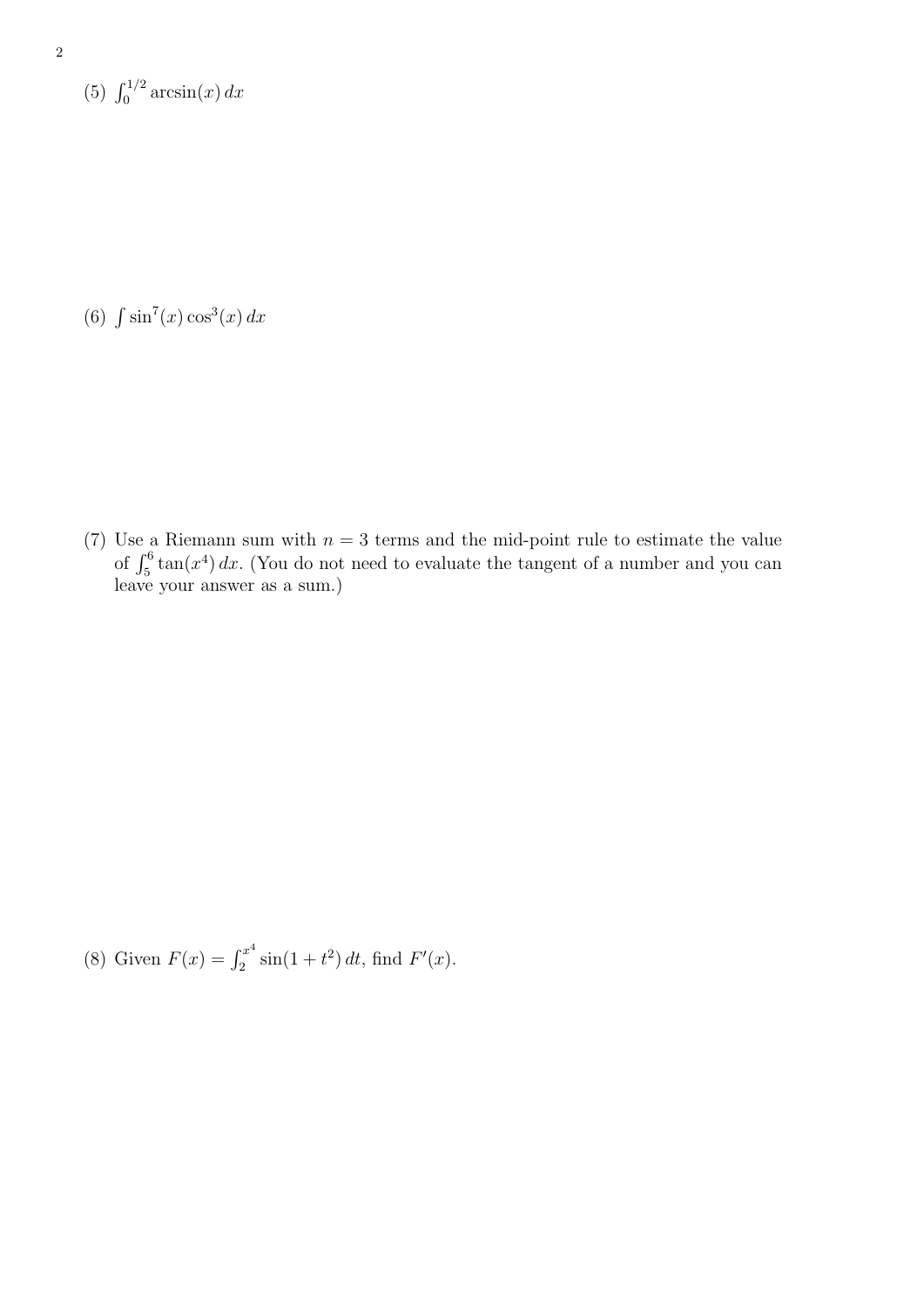In part II you can receive partial credit. Each problem in Part II counts for 14 points.

Evaluate the following integrals:

 $(9) \int \frac{1}{r^3}$  $rac{1}{x^3+x}$  dx

 $(10)$   $\int \sin^4(x) dx$